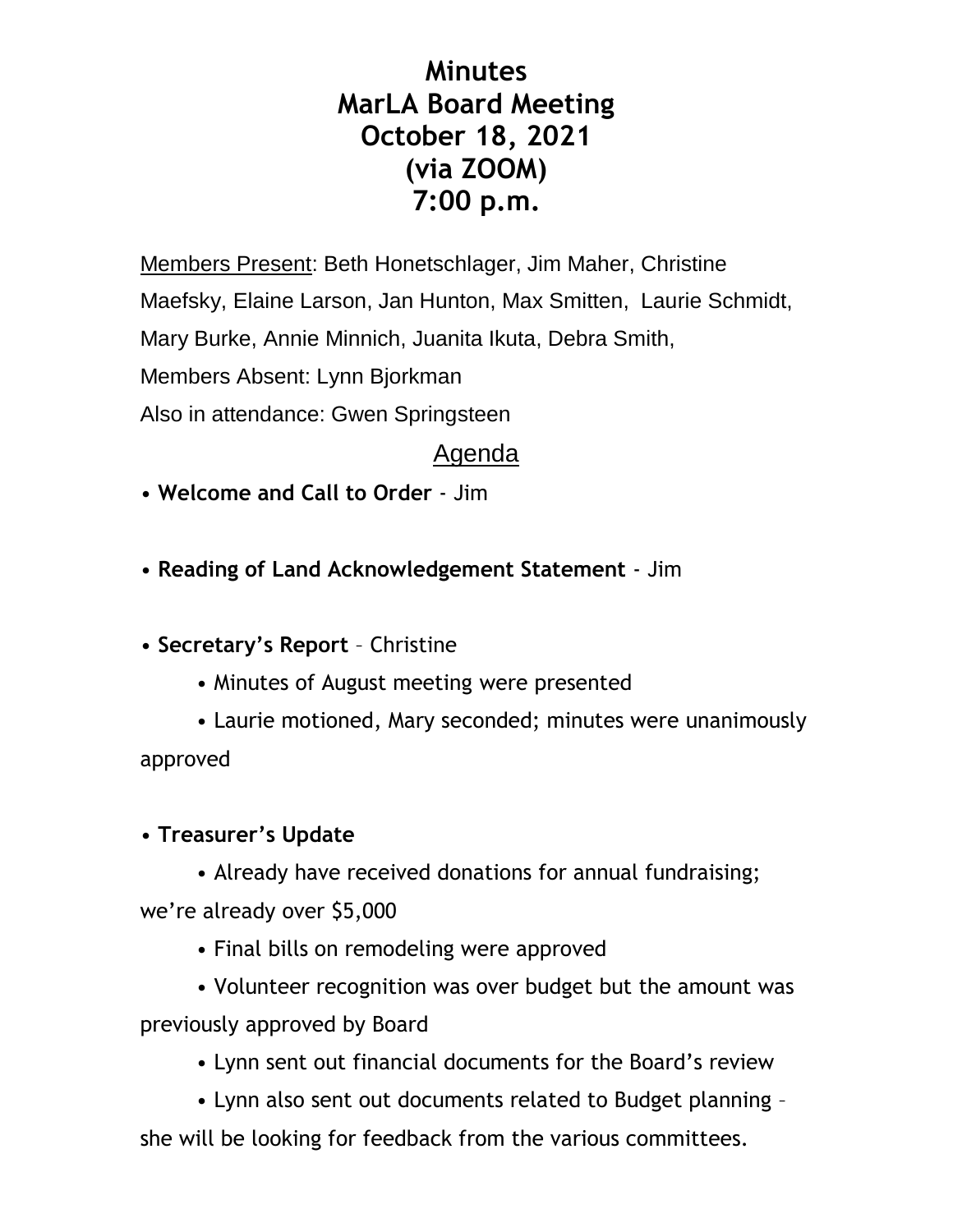Chairs should provide that feedback by the beginning of December so Lynn can have a draft of the next budget to present at our December Board meeting.

• Film society has had two events and their amount has been deducted from their balance

• The Film Society got their grant for \$7,000 two years ago; because of Covid, we've been able to use the money this year.

• Gayle pays the filmmaker \$300 for the showing of their film and for appearing at its showing

• Jordan Bequest update – The Council did approve that the County give us the \$6,000 for the year; we should get before the end of the year.

• **Library Redesign Task Force Update** (THIS IS THE FINAL ONE) – Jim

• We got the blinds for the other windows; Bill Smitten installed them; when Max comes back from his travels, the remote will be installed

## • **COMMITTEE REPORTS**

• **Operations** – Mary, Juanita and Jan

• Have been doing ZOOM training sessions for volunteers; they've been successful

• Want to put a section on the web page dedicated just to Volunteers; Elaine is designing it; will be password protected so it is just for Volunteers

• new laptop has been ordered and will be delivered soon

• Volunteer Recognition – a four box of chocolates for each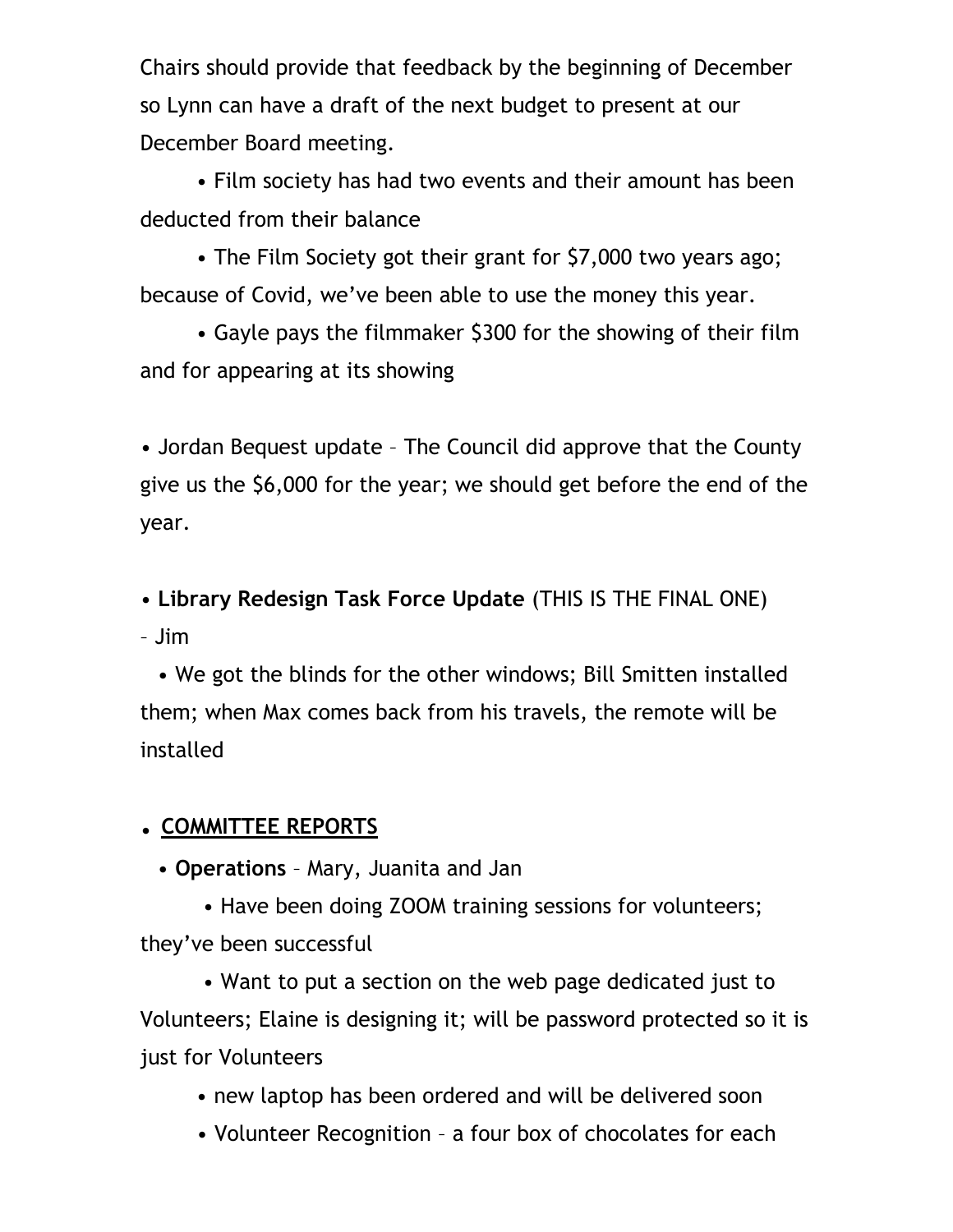volunteer will be at the Chocolate Shop for them to pick up.

• We are changing over from Frontier to Midco cable

• working on online repository for all our library documents to be archived; to store and encrypt data sensitive information

• starting a puzzles exchange

• Do we need a sign on our door? Loralee is looking into it; people walk right by the door when its closed and don't realize what it is

• **Adult Programming** - Jim

• Had one program in the park in September; about 30- 40 people

• Another program scheduled on November 18th (Whitney Moore talking about what we can learn from Scandinavian lifestyle)

• still working on scheduling events for January and February

- Last Doc night was done indoors
- Upcoming programs & River Radio; typically get over

100 listeners via podcasts

- Working on designing Oscar Night for 2022
- **Children's Programing** Debra and Annie
	- Oct 7<sup>th</sup> first story time at the gazebo; about 5 kids and
	- a few adults
	- last week had another story time, this one indoors;

one child and three adults

• Used the upstairs, lots of room to spread out even if the children numbers should increase; need to get it on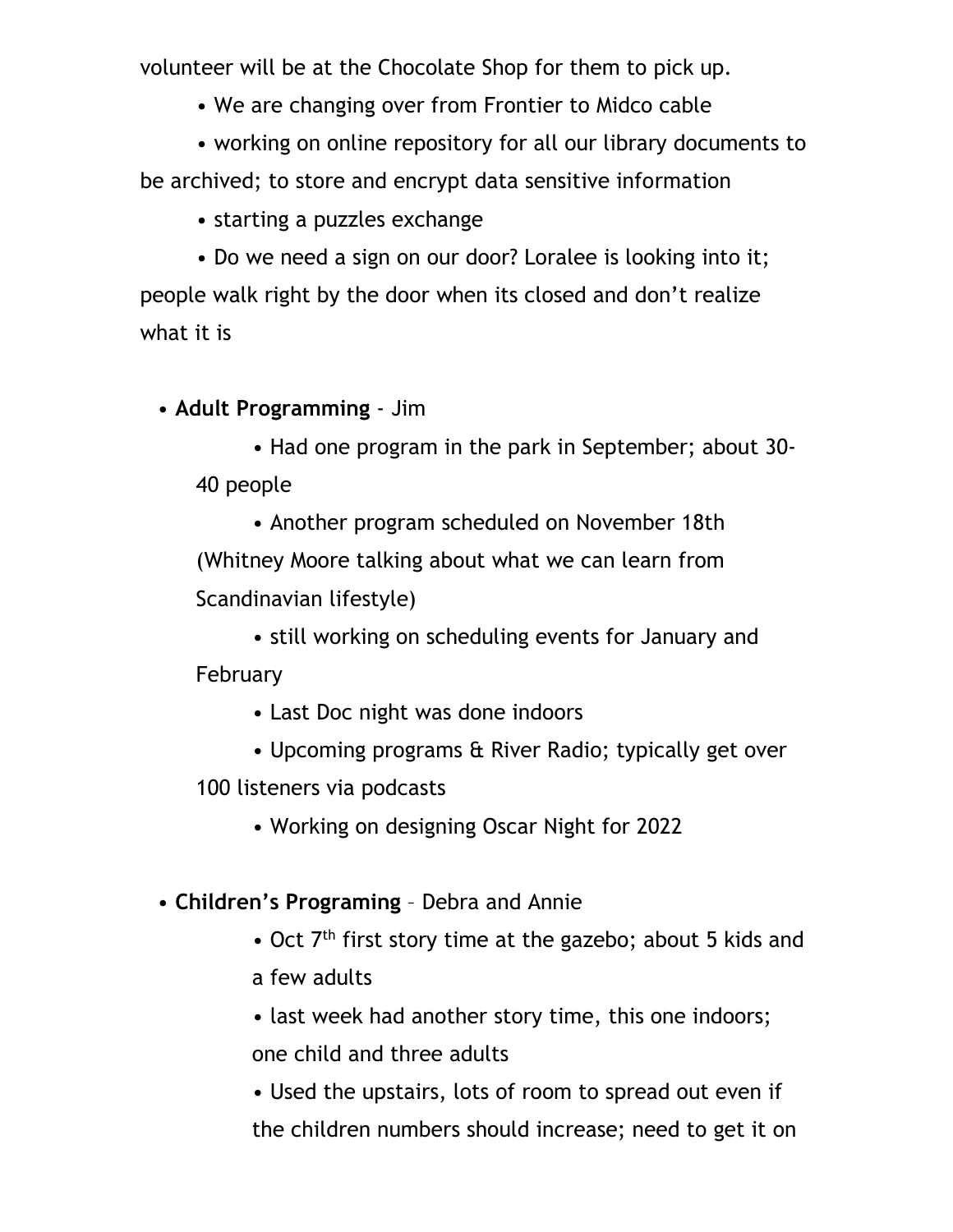the city's calendar; masks will be required

• the steps we are taking to provide COVID protection should be broadcast to the public

• the hall is being protected with the new air filtration system procured through CARES dollars

• Committee is planning another program for older students; registration is required; there have been several registered

• Committee is making a poster to give the story times more publicity

• Also, there is a special email list of families that will be used

• **Collections** – Beth

• met in August and will again in October

• picked out mostly adult books and audios – these are the ones that Washington County Library will provide for us; the county library gives us \$500 twice a year

• We're not sure if the \$500 comes from our Jordan Bequest or whether it is separate; Jim will find out

#### • **Communications** – Elaine

• there have been more things to communicate about

• if we know things that could be posted as news, let Elaine know

• Elaine would also welcome ideas about improving the website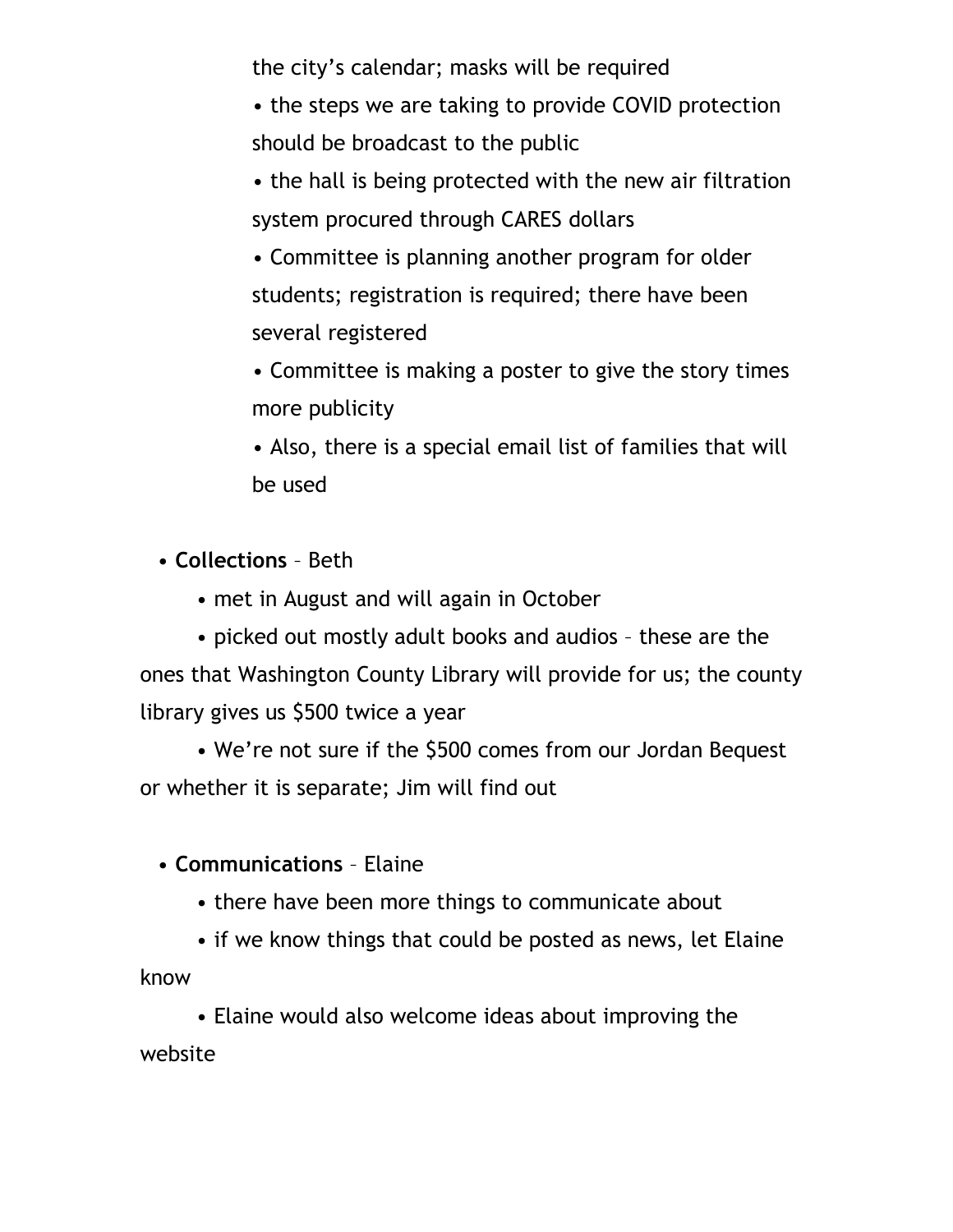## • **Fundraising** - Jim

• Sue Logan, Loralee, Mary and Jim working on getting a letter written requesting donations as our annual fundraiser

## **• Land Acknowledgement -**

- Formalize a committee and leadership:
	- Laurie has volunteered to be the committee chair

• What the Group would hope to accomplish – go beyond the Statement to educate and show the care about our history – a fuller more complete story of our history

• Wendy Ward sent an announcement about an upcoming grant of \$25,000 or \$50,000 to explain more about the history of your place; from a national historic preservation organization; Grant will be out in November.

• may look to partner with the Washington County Historical Society

• BIPOC – might give us further authenticity to embrace Indiginous people and other people of color

• Look at the kinds of programs the Library could offer to this end

• Big Read with ArtReach – Jim

• *An American Sunrise* by Joy Harjo a book of poetry is

this year's book; Joy is Native American

• Happens in April; they would like to connect with

Rosie Peters a local Native American poet

• Could we connect it with our poetry crawl

• **Art -** Jim

- Right now featuring Rick Benson
- Will probably run for 3 months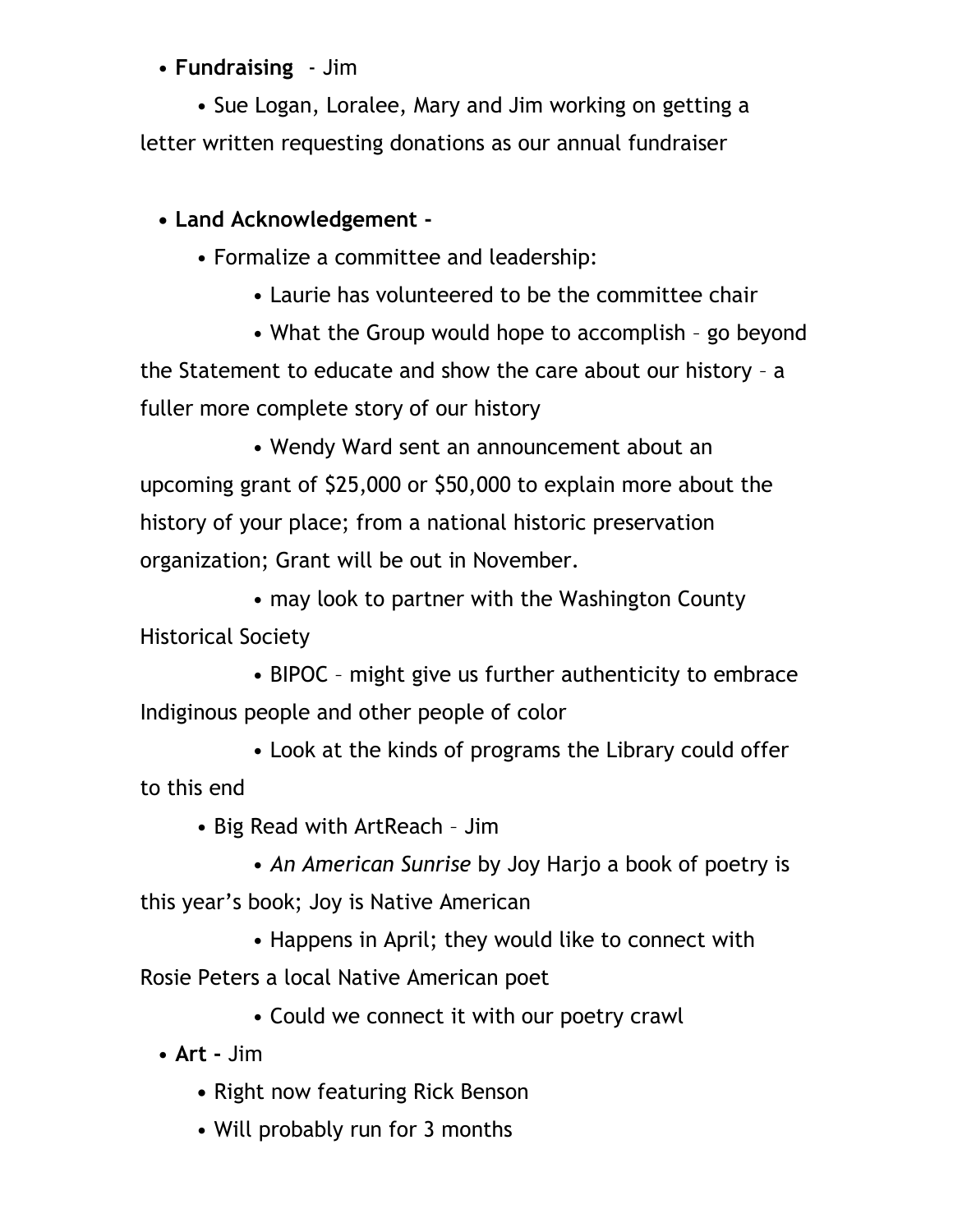• **Other Business -** Jim

• *Goal-setting process for Library* – Laurie

• have not noticed any reporting on goals and objectives for the Library; raises the question – "Do we have goals for us and our committees."

• What would our future look like if we leveraged our strengths

• Mary brought up our Strategic Plan that we developed and expired in 2020 and wondering if we should revisit and update it

• Doing a survey of committee chairs, asking about planning, vision for the future, doing a refresh

• Perhaps a retreat would serve us better

• Suggestion for surveying our patrons and the larger community about what they think would be valuable

• Also might do select interviews along with these other ideas

• Mary will send out our present Strategic Plan to all

• Laurie will reach out to each Board member to get our personal input

• *Recruiting of Board Members* - Jim

- Christine is going off the Board after 6 years
- Juanita is planning at this time to go off the Board

• So we'll need two new board members; need to figure out what strengths are needed; Jim and Mary will work on this